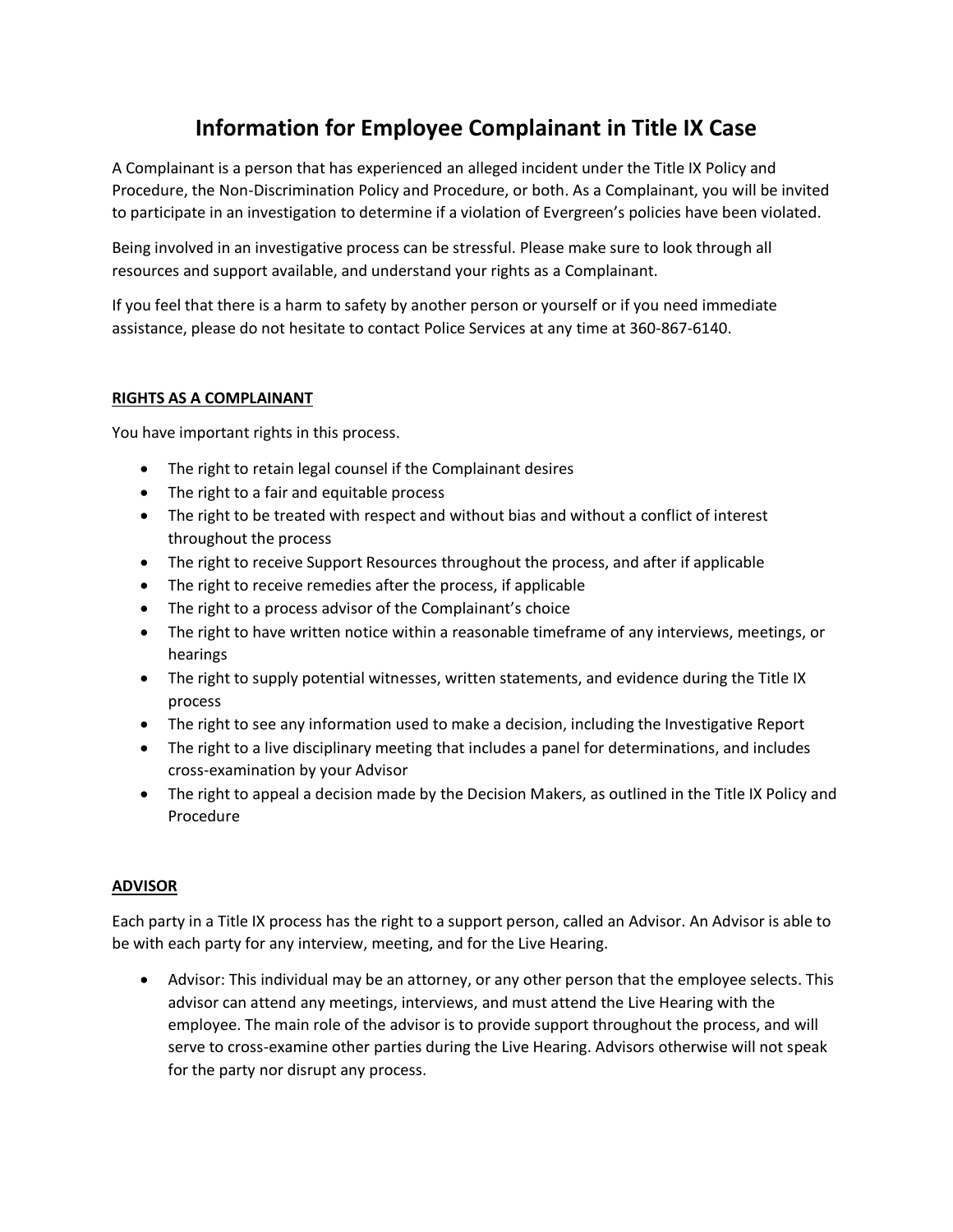**If you do not have an Advisor, you will need one for the Live Hearing. Please contact the Title IX Office a[t titleixcoordinator@evergreen.edu](mailto:titleixcoordinator@evergreen.edu) if you would like an Advisor assigned to you. Note this assigned Advisor will NOT be an attorney, and will be a person from the Evergreen community.**

Any person can serve as an Advisor for each party. If a party selects an attorney as their Advisor, this party must let the Title IX Coordinator know at least 5 days prior to the initial interview and/or the Live Hearing. For more information on the role of an Advisor, please contact the Title IX Coordinator at titleixcoordinater@evergreen.edu.

# **SUPPORT RESOURCES**

Evergreen will work with any Complainant to provide support resources to address employment, mental, physical, and emotional needs. Reasonable adjustments and resources are coordinated through the Title IX Coordinator. Any request for support resources can be requested at [titleixcoordinator@evergreen.edu](mailto:titleixcoordinator@evergreen.edu). Support resources are specific based on each individual's needs, and may include, but are not limited to, the following:

- Reasonable employment adjustments including physical space adjustments, scheduling adjustments, and other adjustments as applicable
- Referrals to Employee Assistance Programs (EAP) for emotional support and assistance
- Ability to ask questions and receive prompt answers on the Title IX process
- Modification of work schedule as able and applicable
- Safety escorts or additional measures as reasonably able

Additional Evergreen offices are available to you during this process, including the following:

- Police Services
	- o Seminar Building 1, 2150
	- o [policeservices@evergreen.edu](mailto:policeservices@evergreen.edu)
	- $O$  360-867-6832
- Title IX Office
	- o Library Building 3216
	- o [titleixcoordinator@evergreen.edu](mailto:titleixcoordinator@evergreen.edu)
	- $O$  360-867-5240
- Human Resource Services
	- o Library Building
	- o [humanresources@evergreen.edu](mailto:advising@evergreen.edu)
	- o 360-867-5361
- Washington State Employee Assistance Program
	- o [https://des.wa.gov/services/hr-finance/washington-state-employee-assistance](https://des.wa.gov/services/hr-finance/washington-state-employee-assistance-program-eap)[program-eap](https://des.wa.gov/services/hr-finance/washington-state-employee-assistance-program-eap)
	- $0.1 877 313 4455$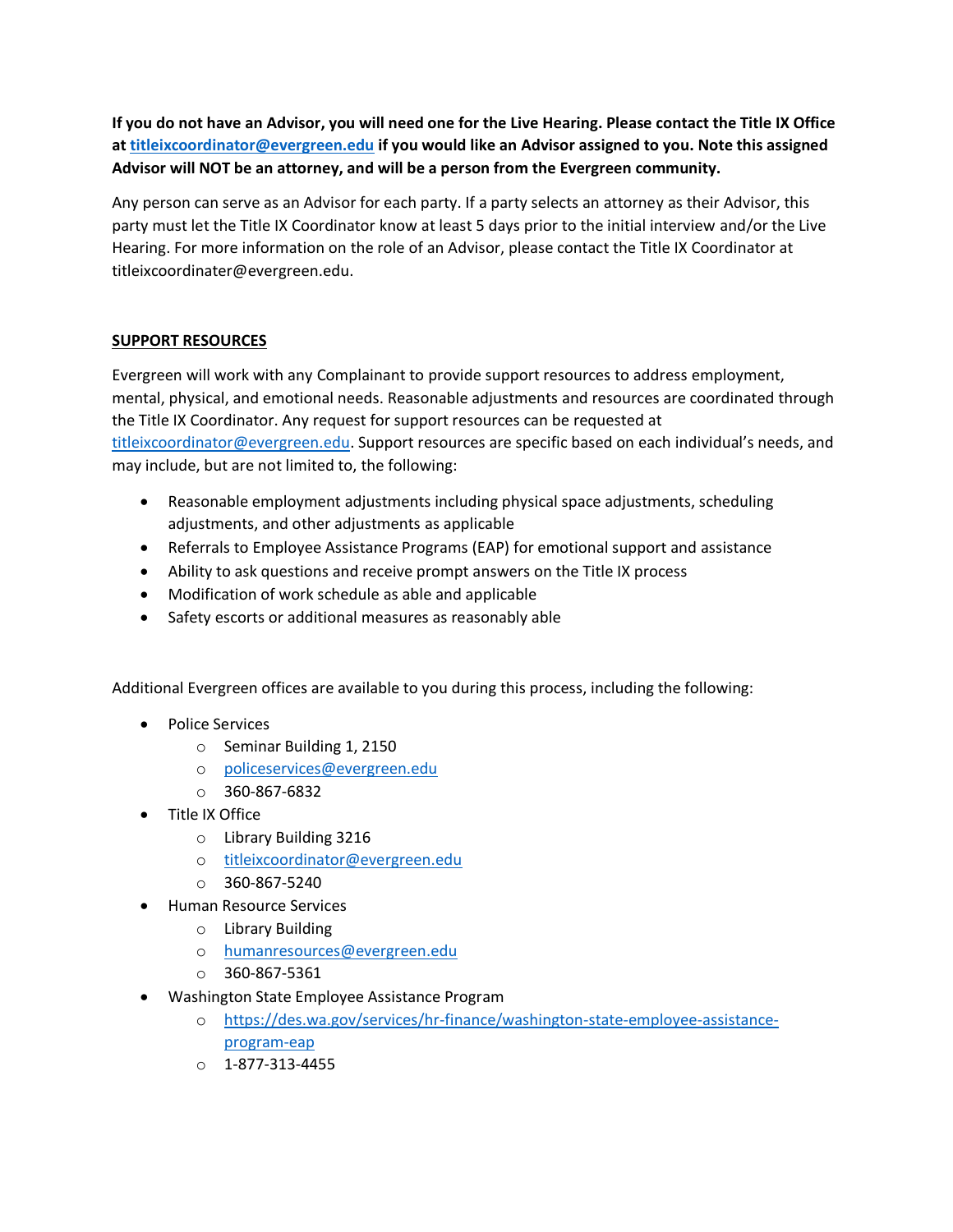# **WHAT TO EXPECT DURING THE EVERGREEN PROCESS**

You will be informed each step of the way regarding the process and your expectations. Generally, the following process will be followed:

- 1. You will receive a Notice of Investigation from the Title IX Coordinator or the Affirmative Action and Equal Opportunity Officer, which outlines the allegations, the applicable policy/code statements, and all information applicable to the complaint. It will be the same Notice of Investigation that the Respondent will receive.
- 2. The Notice of Investigation will include information on who will be investigating the complaint, and information on the Respondent's first interview with the investigator(s).
- 3. You will receive a Notice of Investigation that outlines your information on the first interview with the investigator(s) within a day of the initial Notice of Investigation.
- 4. During your first interview, you will be able to share your perspective on the alleged incidents, and share any information you would like. Interviews may be recorded for the purpose of the Investigator.
	- a. Note that during your interview, you are not permitted to record the interview.
	- b. Breaks are permitted during the interview upon request.
	- c. You will have the opportunity to submit any evidence you would like during this time. Evidence may include, but is not limited to: text messages; screenshots of messages or posts; emails; health documents; telephone records; photos; etc.
- 5. The Investigator will interview all parties, including any witnesses provided by the Complainant and the Respondent.
- 6. After interviews, the Investigator will compile an Investigative Report. You will be able to read the Investigative Report, and will have time to respond to this Investigative Report.
- 7. The Investigative Report with all applicable evidence will be available to be reviewed by all parties.
	- a. Each party will have 10 days to respond to the Investigative Report in writing. Each party will receive notification of how to respond in writing, and the deadline of submitting this.
- 8. The Final Investigative Report will be sent to you by the Title IX Coordinator. This Final Investigative Report will be used in the Live Hearing.
	- a. Live Hearings are a time in which all parties will go in front of a decision maker, and will include Cross-Examination by advisors to the other party.
	- b. The decision maker will send you a notice of the date, time, location, and further information regarding the Live Hearing. The Live Hearing will take place at least 10 days after the Final Investigative Report is sent to the parties.
	- c. Live Hearings are audio recorded for Evergreen records.
- 9. After the Live Hearing, the decision maker will send each party an Initial Order, which describes a determination of responsibility and the justification of why for each charge. The Initial Order will also state any disciplinary sanction or condition for the Respondent, if any. The Initial Order will also describe the appeal process.
- 10. All information available, including information you provide, is used to make a determination if the policy has been violated or not using the preponderance of evidence standard.